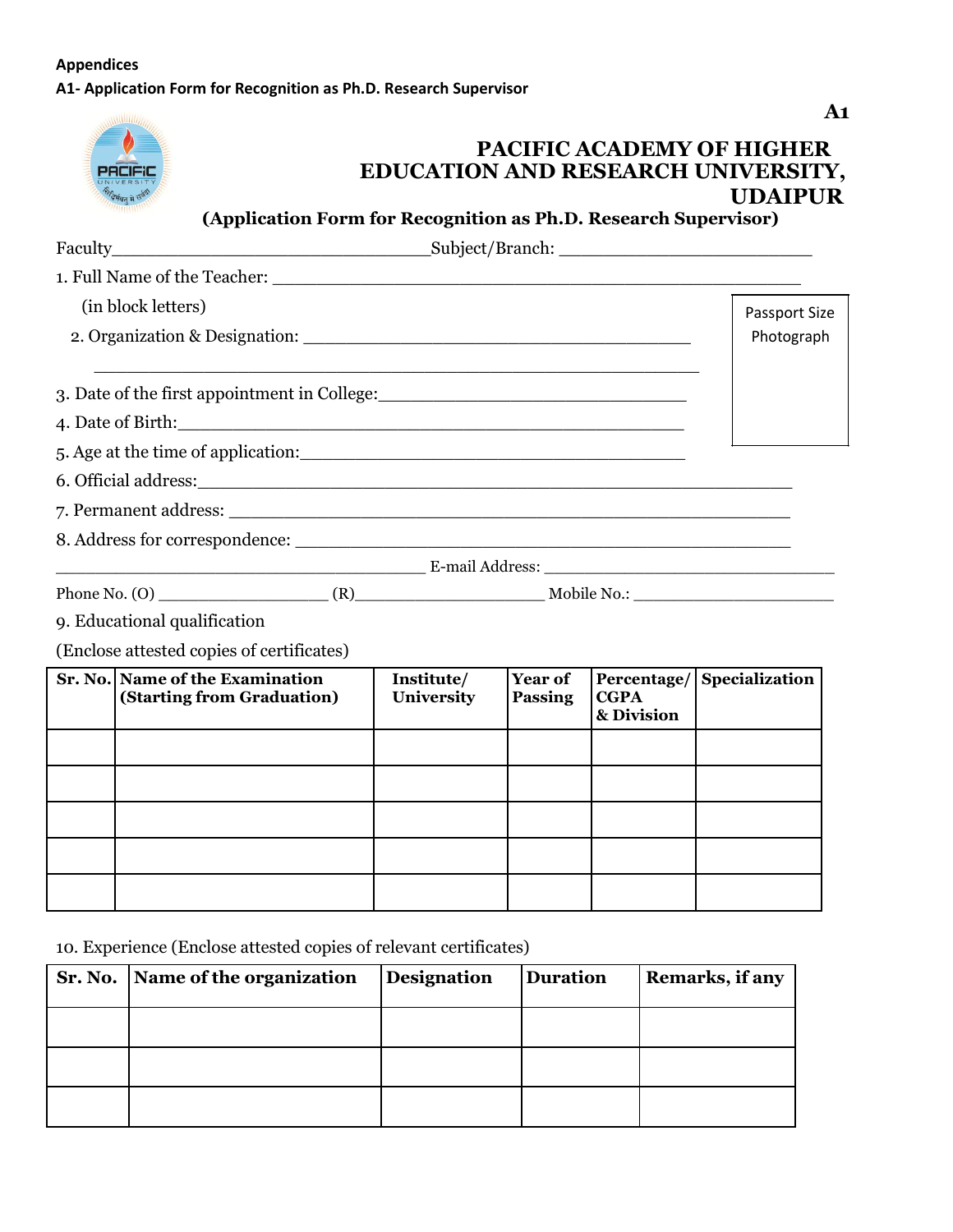11. Research Experience

(a) Ph.D. – Topic, Faculty, Department and University

(b) M.Phil. – Topic, Faculty, Department and University

(c) Sponsored Research Projects undertaken

(Enclose attested copies of relevant certificates/

documents) 12. Research Publications

(Enclose self attested copies of relevant certificates/ documents)

| Sr. No. Title | Name of Journal/Conference   Vol./Year/Page No. |  |
|---------------|-------------------------------------------------|--|
|               |                                                 |  |
|               |                                                 |  |
|               |                                                 |  |
|               |                                                 |  |
|               |                                                 |  |
|               |                                                 |  |

13. Books Authored/ Co-Authored and Publications

14. Other Publications (Please enclose attested copies of relevant certificates/ documents)

15. Paper Presentation in National/International Seminars & Conferences

(Please enclose attested copies of relevant certificates/ documents)

| Theme of Conference/ | <b>Title</b> | Organizer | <b>Date</b> |
|----------------------|--------------|-----------|-------------|
| <b>Seminar</b>       |              |           |             |
|                      |              |           |             |
|                      |              |           |             |
|                      |              |           |             |
|                      |              |           |             |
|                      |              |           |             |
|                      |              |           |             |
|                      |              |           |             |

 $\_$  , and the set of the set of the set of the set of the set of the set of the set of the set of the set of the set of the set of the set of the set of the set of the set of the set of the set of the set of the set of th  $\_$  , and the set of the set of the set of the set of the set of the set of the set of the set of the set of the set of the set of the set of the set of the set of the set of the set of the set of the set of the set of th  $\_$  , and the set of the set of the set of the set of the set of the set of the set of the set of the set of the set of the set of the set of the set of the set of the set of the set of the set of the set of the set of th

16. Any other information(s) you would like to submit:

(Please enclose attested copies of relevant certificates/ documents)

17. Are you a registered supervisor of UGC recognised university If Yes, Name & Address of University.